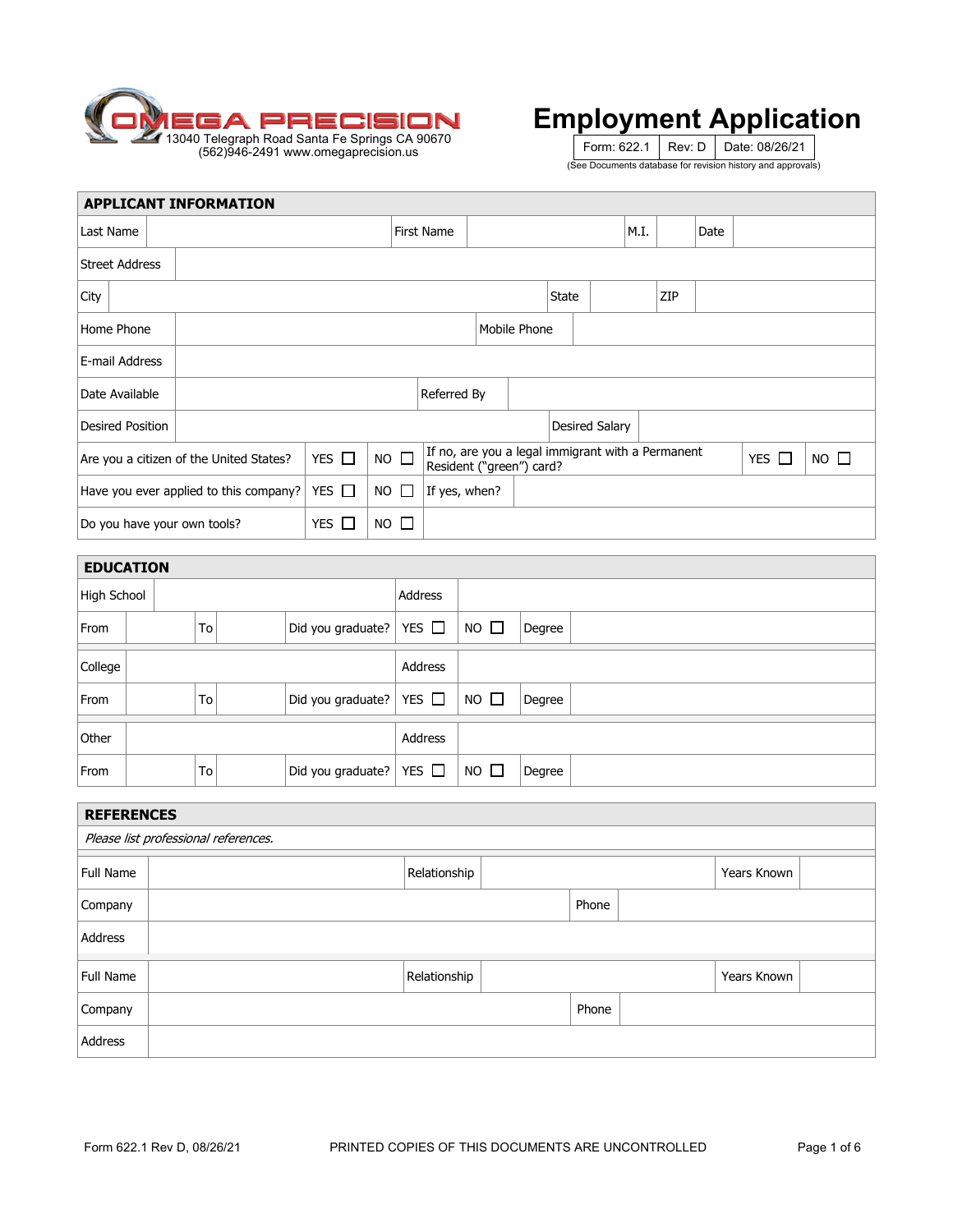

Form: 622.1 | Rev: D | Date: 08/26/21 (See Documents database for revision history and approvals)

|                    | PREVIOUS EMPLOYMENT     |  |                                                                                     |    |                                                                                            |      |  |                                                  |       |    |  |       |                |
|--------------------|-------------------------|--|-------------------------------------------------------------------------------------|----|--------------------------------------------------------------------------------------------|------|--|--------------------------------------------------|-------|----|--|-------|----------------|
|                    |                         |  |                                                                                     |    | Please list your last three jobs including your present job if you are currently employed. |      |  |                                                  |       |    |  |       |                |
| Company            |                         |  |                                                                                     |    |                                                                                            |      |  | Supervisor*                                      |       |    |  |       |                |
| Address            |                         |  |                                                                                     |    |                                                                                            |      |  |                                                  | Phone |    |  |       |                |
| Job Title          |                         |  |                                                                                     |    |                                                                                            |      |  |                                                  |       |    |  |       |                |
| Responsibilities   |                         |  |                                                                                     |    |                                                                                            |      |  |                                                  |       |    |  |       |                |
| From               |                         |  |                                                                                     | To |                                                                                            |      |  | *May we contact this supervisor for a reference? |       |    |  | YES   | $NO$ $\square$ |
| Reason for Leaving |                         |  |                                                                                     |    |                                                                                            |      |  |                                                  |       |    |  |       |                |
| Company            |                         |  | Supervisor*                                                                         |    |                                                                                            |      |  |                                                  |       |    |  |       |                |
| Address            |                         |  | Phone                                                                               |    |                                                                                            |      |  |                                                  |       |    |  |       |                |
| Job Title          |                         |  |                                                                                     |    |                                                                                            |      |  |                                                  |       |    |  |       |                |
|                    | Responsibilities        |  |                                                                                     |    |                                                                                            |      |  |                                                  |       |    |  |       |                |
| From               |                         |  |                                                                                     | To |                                                                                            |      |  | *May we contact this supervisor for a reference? |       |    |  | YES O | $NO$ $\square$ |
| Reason for Leaving |                         |  |                                                                                     |    |                                                                                            |      |  |                                                  |       |    |  |       |                |
| Company            |                         |  |                                                                                     |    |                                                                                            |      |  | Supervisor*                                      |       |    |  |       |                |
| Address            |                         |  |                                                                                     |    |                                                                                            |      |  |                                                  | Phone |    |  |       |                |
| Job Title          |                         |  |                                                                                     |    |                                                                                            |      |  |                                                  |       |    |  |       |                |
| Responsibilities   |                         |  |                                                                                     |    |                                                                                            |      |  |                                                  |       |    |  |       |                |
| From               |                         |  | $NO$ $\Box$<br>*May we contact this supervisor for a reference?<br>YES $\Box$<br>To |    |                                                                                            |      |  |                                                  |       |    |  |       |                |
| Reason for Leaving |                         |  |                                                                                     |    |                                                                                            |      |  |                                                  |       |    |  |       |                |
|                    | <b>MILITARY SERVICE</b> |  |                                                                                     |    |                                                                                            |      |  |                                                  |       |    |  |       |                |
|                    |                         |  |                                                                                     |    |                                                                                            |      |  |                                                  |       |    |  |       |                |
| <b>Branch</b>      |                         |  |                                                                                     |    |                                                                                            | From |  |                                                  |       | To |  |       |                |

Rank at Discharge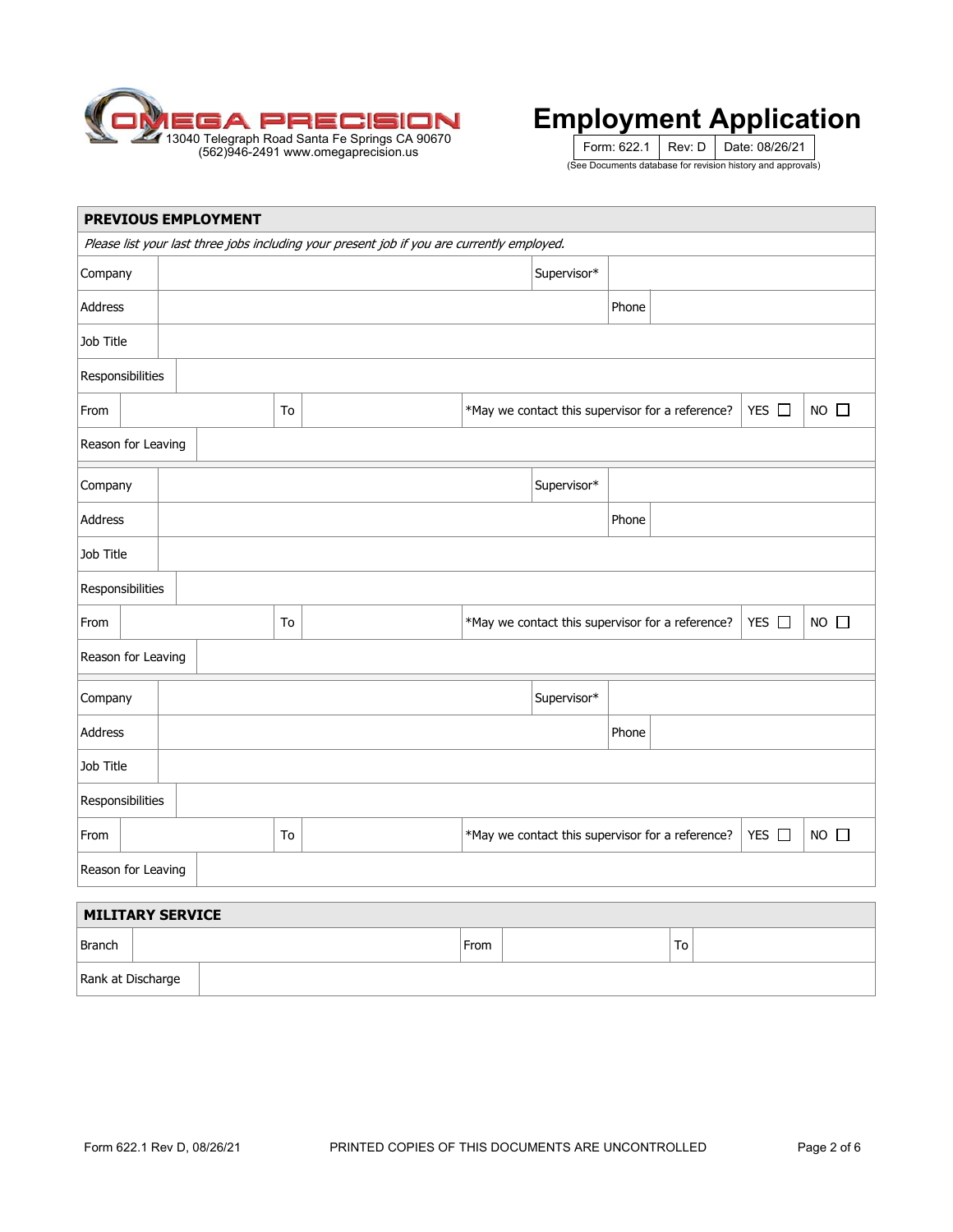

Form: 622.1 | Rev: D | Date: 08/26/21 (See Documents database for revision history and approvals)

| <b>INDUSTRIAL EXPERIENCE (IF APPLICABLE)</b>                    |              |             |                         |  |  |  |  |  |  |
|-----------------------------------------------------------------|--------------|-------------|-------------------------|--|--|--|--|--|--|
| Please indicate your experience in the following types of work: |              |             |                         |  |  |  |  |  |  |
| Do you have experience in the aerospace industry?               | YES $\Box$   | $NO$ $\Box$ | If yes, how many years? |  |  |  |  |  |  |
| Do you have experience in the automotive industry?              | YES $\Box$   | NO II       | If yes, how many years? |  |  |  |  |  |  |
| Do you have experience in the medical industry?                 | $YES$ $\Box$ | NO II       | If yes, how many years? |  |  |  |  |  |  |
| Do you have experience in the oil tool industry?                | YES $\Box$   | $NO$ $\Box$ | If yes, how many years? |  |  |  |  |  |  |
| Do you have job shop experience?                                | YES $\Box$   | $NO$ $\Box$ | If yes, how many years? |  |  |  |  |  |  |

| <b>MACHINING EXPERIENCE (IF APPLICABLE)</b>           |            |             |                            |   |  |  |  |  |  |  |  |
|-------------------------------------------------------|------------|-------------|----------------------------|---|--|--|--|--|--|--|--|
| Do you have experience with GD&T based drawings?      | YES $\Box$ | $NO$ $\Box$ | If yes, how many years?    |   |  |  |  |  |  |  |  |
| Do you have experience in close tolerance mill work?  | YES $\Box$ | $NO$ $\Box$ | If yes, to what tolerance? | 士 |  |  |  |  |  |  |  |
| Do you have experience in close tolerance lathe work? | YES $\Box$ | $NO$ $\Box$ | If yes, to what tolerance? | 士 |  |  |  |  |  |  |  |
| Do you have experience in machining castings?         | YES $\Box$ | $NO$ $\Box$ | If yes, to what tolerance? | 土 |  |  |  |  |  |  |  |

Please indicate the types of materials you have experience machining.

| Aluminum Alloy  | YES $\square$ | $NO$ $\Box$ | If yes, what types? |  |
|-----------------|---------------|-------------|---------------------|--|
| Titanium        | YES $\Box$    | $NO$ $\Box$ | If yes, what types? |  |
| Stainless Steel | YES $\square$ | $NO$ $\Box$ | If yes, what types? |  |
| Super Alloys    | YES $\Box$    | $NO$ $\Box$ | If yes, what types? |  |
| Other Types     |               |             |                     |  |

|                                                                           | <b>CNC EXPERIENCE (IF APPLICABLE)</b>                  |                                                                   |             |              |             |                         |  |  |  |  |  |
|---------------------------------------------------------------------------|--------------------------------------------------------|-------------------------------------------------------------------|-------------|--------------|-------------|-------------------------|--|--|--|--|--|
| Please indicate the number of years of experience in the following areas: |                                                        |                                                                   |             |              |             |                         |  |  |  |  |  |
| <b>CNC Mills</b>                                                          | Operating:                                             |                                                                   | Setting Up: |              |             | Programming:            |  |  |  |  |  |
| <b>CNC Lathes</b>                                                         | Operating:                                             |                                                                   | Setting Up: |              |             | Programming:            |  |  |  |  |  |
|                                                                           | With which models of CNC mills do you have experience? |                                                                   |             |              |             |                         |  |  |  |  |  |
|                                                                           |                                                        | With which models of CNC lathes do you have experience?           |             |              |             |                         |  |  |  |  |  |
|                                                                           | With which programming systems do you have experience? |                                                                   |             |              |             |                         |  |  |  |  |  |
|                                                                           |                                                        | Do you have experience in proving-out newly written CNC programs? |             | YES $\Gamma$ | $NO \Gamma$ | If yes, how many years? |  |  |  |  |  |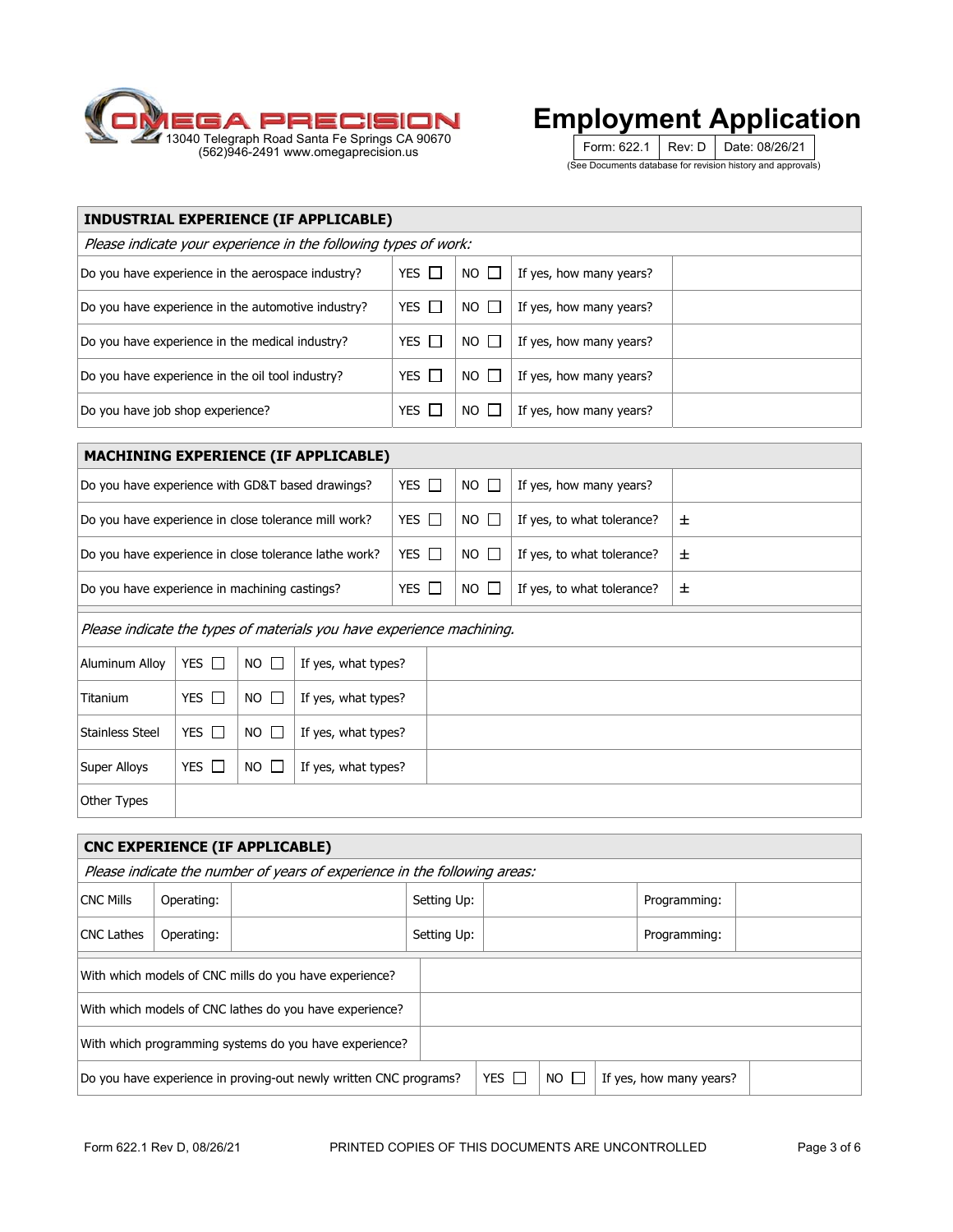

Form: 622.1 | Rev: D | Date: 08/26/21 (See Documents database for revision history and approvals)

#### **SPECIAL SKILLS, TRAINING OR WORK EXPERIENCE**

Please describe any other special skills, training or work experience.

#### **DISCLAIMER, AUTHORIZATION AND SIGNATURE**

I certify that my answers are true and complete to the best of my knowledge. If this application leads to employment, I understand that false or misleading information in my application or interview may result in my release. I authorize investigation of all statements contained herein and the references and employers listed above to give any and all information concerning my previous employment and any pertinent information they may have, personal or otherwise, and release the company from all liability for any damage that may result from utilization of such information.

Signature and Date of the Second Contract of the Second Contract of the Date of the Date of the Date of the Da

| ۰ |  |
|---|--|

#### **APPLICANT: DO NOT FILL-IN BEYOND THIS POINT. YOUR APPLICATION IS COMPLETE.**

#### **YOU MAY SUBMIT THIS COMPLETED APPLICATION BY:**

- **EMAIL TO mail@omegaprecision.us , or**
- **MAIL TO: Omega Precision Attn: Human Resources Department 13040 Telegraph Road Santa Fe Springs CA 90670**

#### **YOUR APPLICATION WILL BE REVIEWED AND YOU WILL BE CONTACTED FOR AN INTERVIEW IF NEEDED. YOUR APPLICATION WILL BE KEPT ON FILE AT OMEGA PRECISION.**

#### **THANK YOU FOR APPLYING WITH OMEGA PRECISION.**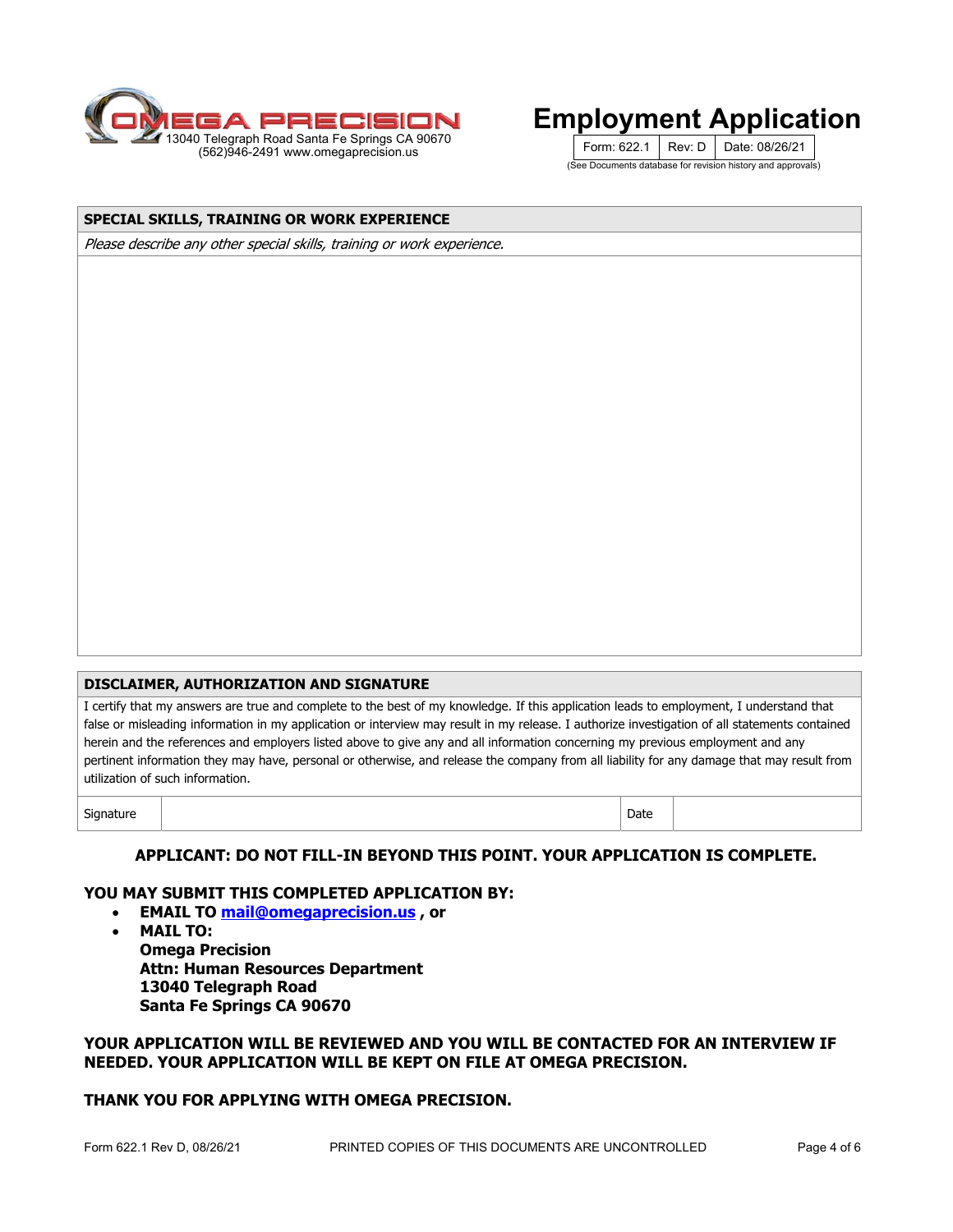

Form: 622.1 | Rev: D | Date: 08/26/21 (See Documents database for revision history and approvals)

| <b>INTERVIEW INFORMATION</b> (Review Job Description)                                                                         |                                      |                           |      |                                                     |                 |                        |  |  |  |  |  |
|-------------------------------------------------------------------------------------------------------------------------------|--------------------------------------|---------------------------|------|-----------------------------------------------------|-----------------|------------------------|--|--|--|--|--|
| Evaluate the applicant's knowledge and skills related to the Job Description. Also evaluate applicant's communication skills. |                                      |                           |      |                                                     |                 |                        |  |  |  |  |  |
| Interviewed By                                                                                                                |                                      |                           |      |                                                     |                 | Date                   |  |  |  |  |  |
| <b>EMPLOYMENT OUTCOME</b>                                                                                                     |                                      |                           |      |                                                     |                 |                        |  |  |  |  |  |
|                                                                                                                               |                                      |                           |      |                                                     |                 |                        |  |  |  |  |  |
| Decision to Offer Employment                                                                                                  | YES $\Box$                           | $NO$ $\Box$<br>By<br>Date |      |                                                     |                 |                        |  |  |  |  |  |
| Position to Offer                                                                                                             |                                      |                           |      |                                                     | Salary to Offer |                        |  |  |  |  |  |
| Employment Offered?                                                                                                           | YES $\Box$                           | $NO$ $\Box$               | Date |                                                     | By              |                        |  |  |  |  |  |
| Employment Accepted?                                                                                                          | YES $\Box$                           | $NO$ $\Box$               | Date |                                                     |                 | If yes, Date to Report |  |  |  |  |  |
| If employment declined, why?                                                                                                  |                                      |                           |      |                                                     |                 |                        |  |  |  |  |  |
| Position Accepted                                                                                                             |                                      |                           |      |                                                     |                 | Salary Accepted        |  |  |  |  |  |
| Reported for Work?                                                                                                            | YES $\square$<br>$NO$ $\Box$<br>Date |                           |      | Full-Time Employee?<br>YES I<br><b>NO</b><br>$\Box$ |                 |                        |  |  |  |  |  |
| If not reported for work, why?                                                                                                |                                      |                           |      |                                                     |                 |                        |  |  |  |  |  |
| Department                                                                                                                    |                                      |                           |      | Supervisor                                          |                 |                        |  |  |  |  |  |